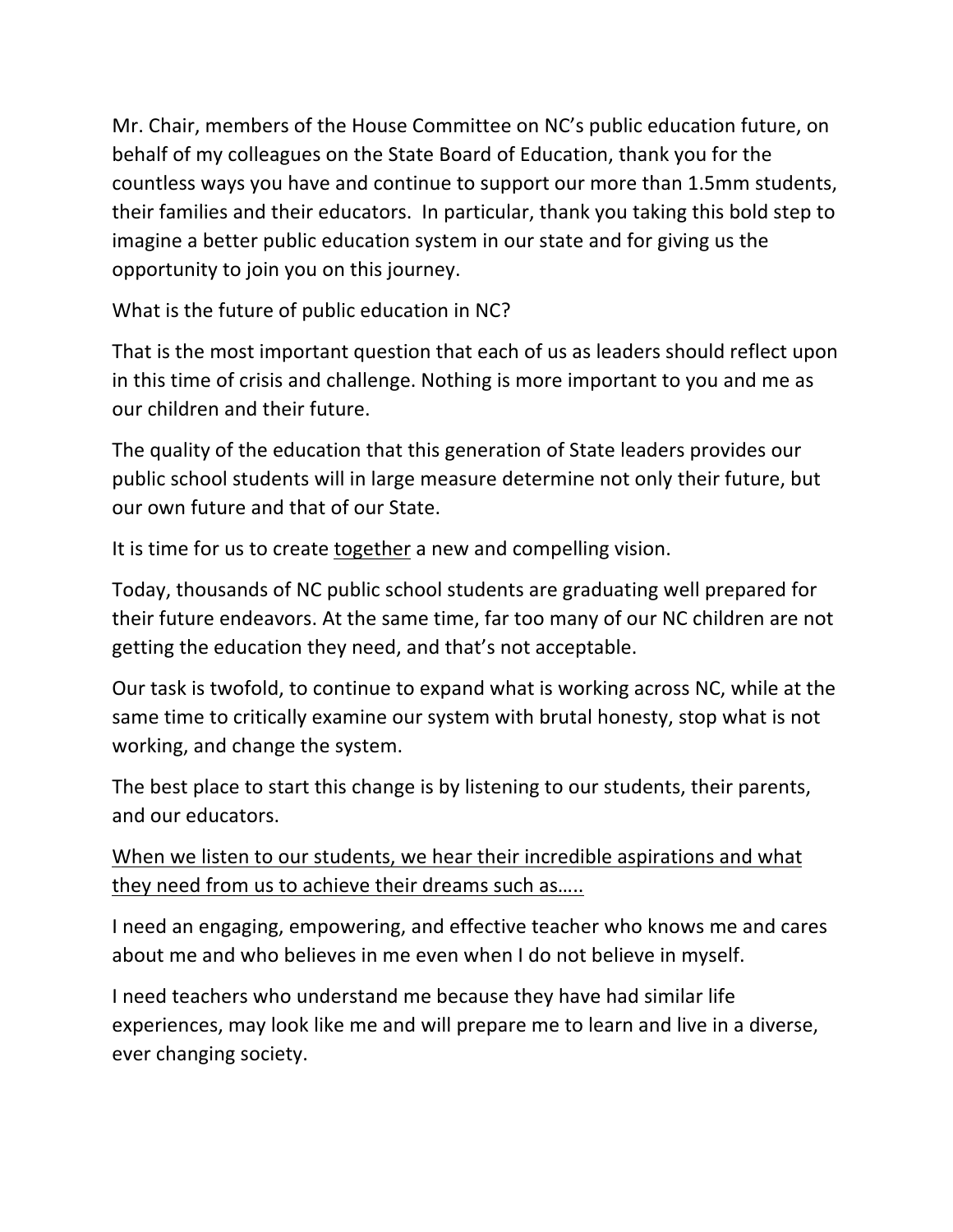I need more caring adults in my classroom to help me learn and to recover the time lost with my classmates due to COVID.

When I experience trauma, anxiety or depression, which is often misinterpreted as unacceptable behavior, I need professional care and support so that it will not interrupt my education.

I need a safe, respectful classroom and school.

I need an opportunity to learn on a timeline that works best for me, not a rigid age based system but one that lets me spend more time on the subjects that I need to go slow and less time on the ones I master more quickly.

I need multiple ways beyond an EOG/EOC to demonstrate my understanding of the content and my ability to apply the knowledge that I have gained.

I want to see how the subjects I am studying and the standards I am held to, relate to the world that I live in, and the skills I need to be successful.

I need my parents to have a reliable job that pays a stable wage.

When we listen to their parents, they tell us that they want our schools to help create a better tomorrow for their children. For example,

I want my child to have access to quality early learning opportunities, be ready to learn the first day of kindergarten, and every day thereafter.

I want a safe, stable home life for my child in which he/she gets the physical, mental and emotional care needed to grow up healthy.

I want my child's teacher to be well supported with the resources and skills to bring out the full potential in my child.

I want my child's teacher to be my partner in my child's education.

I want to choose to send my child to a public school that is fully supported by the community and state that I live in.

When we listen to our public school educators, they tell us that they chose education in order to commit their time, talents, and abilities to improving our world through children. Educators say …..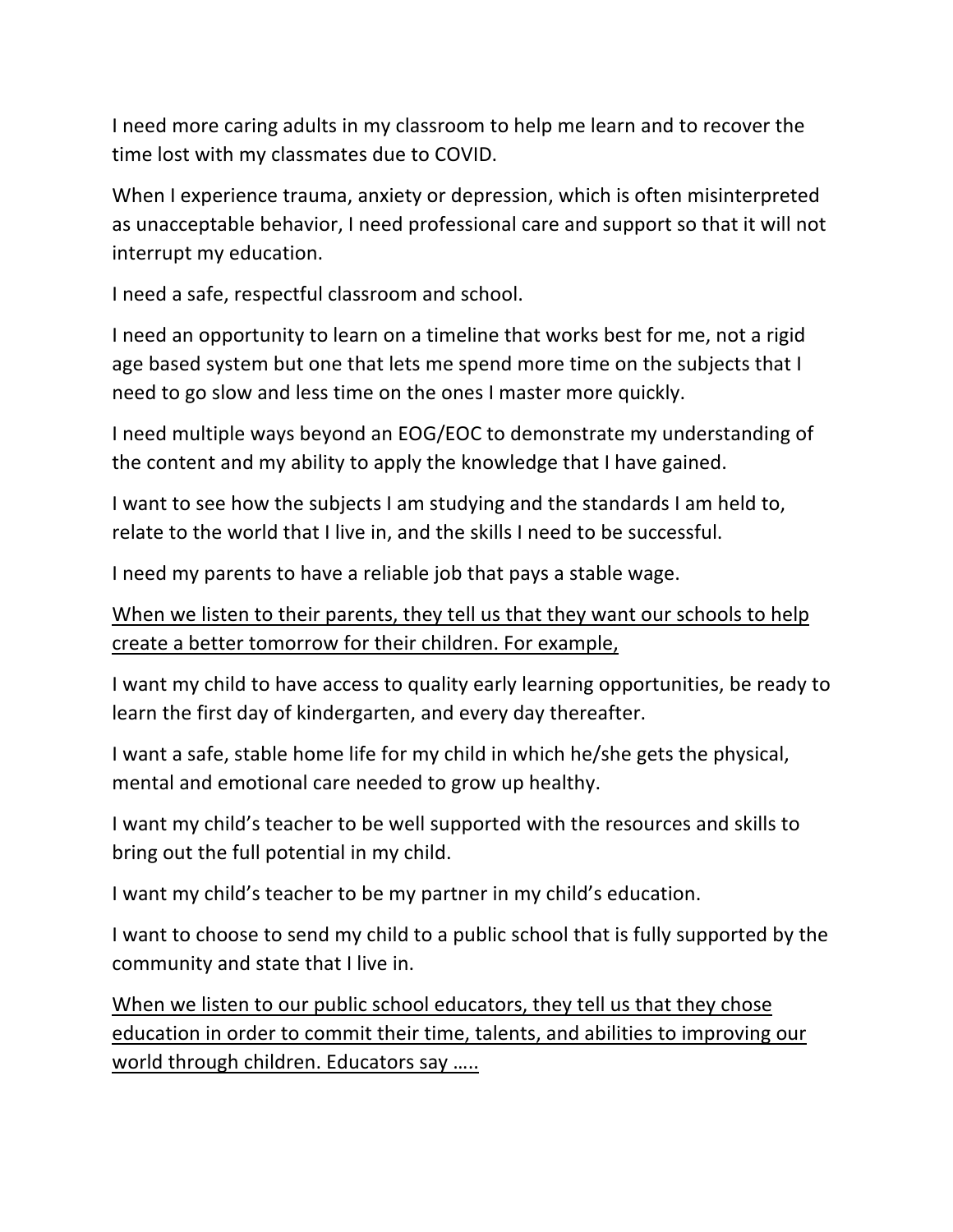I want to be ready day one to teach, including apprenticeship and internship opportunities, and to begin my teaching career debt free.

In my early years of teaching, I want a mentor to help me develop as a professional and in my later years I want the opportunity to mentor new teachers.

I need time to continue to develop my skills throughout the school year.

I want opportunities for increased responsibilities, including leadership roles, while remaining in the classroom.

I need multiple ways to demonstrate my effectiveness as a teacher.

I want to continue to leverage the skills and tools developed during the pandemic to include using virtual instruction as a tool to increase my students' academic achievement.

I need relief from the burdens that keep me from teaching.

I need support to overcome my own fatigue and anxiety that the pandemic has magnified in order to be a positive force for good for my students.

In lieu of an EOC/EOG autopsy, I need timely, effective feedback on how well my students are learning so that I can adjust my teaching throughout the school year.

From both certified and non-certified staff, we hear, I want to earn a salary that is competitive with the private sector so that I can stay in education and can support my family.

Finally, I want to teach in a state that is known as the best place to be a teacher.

Truth is we know and have known for years what works in public education. But we have allowed our differences and fears, what one business leader recently called "the noise", to stand in our way. We have a once in a century opportunity over the next two years to innovate and transform the system. We must take longer strides on a more urgent and deliberate time schedule with the full commitment of our state's leadership and abundant resources. Specifically we should focus on three objectives:

First, recognizing that the one profession upon which all other professions rely upon is education, we must elevate the profession of teaching to attract and retain the talent that we need by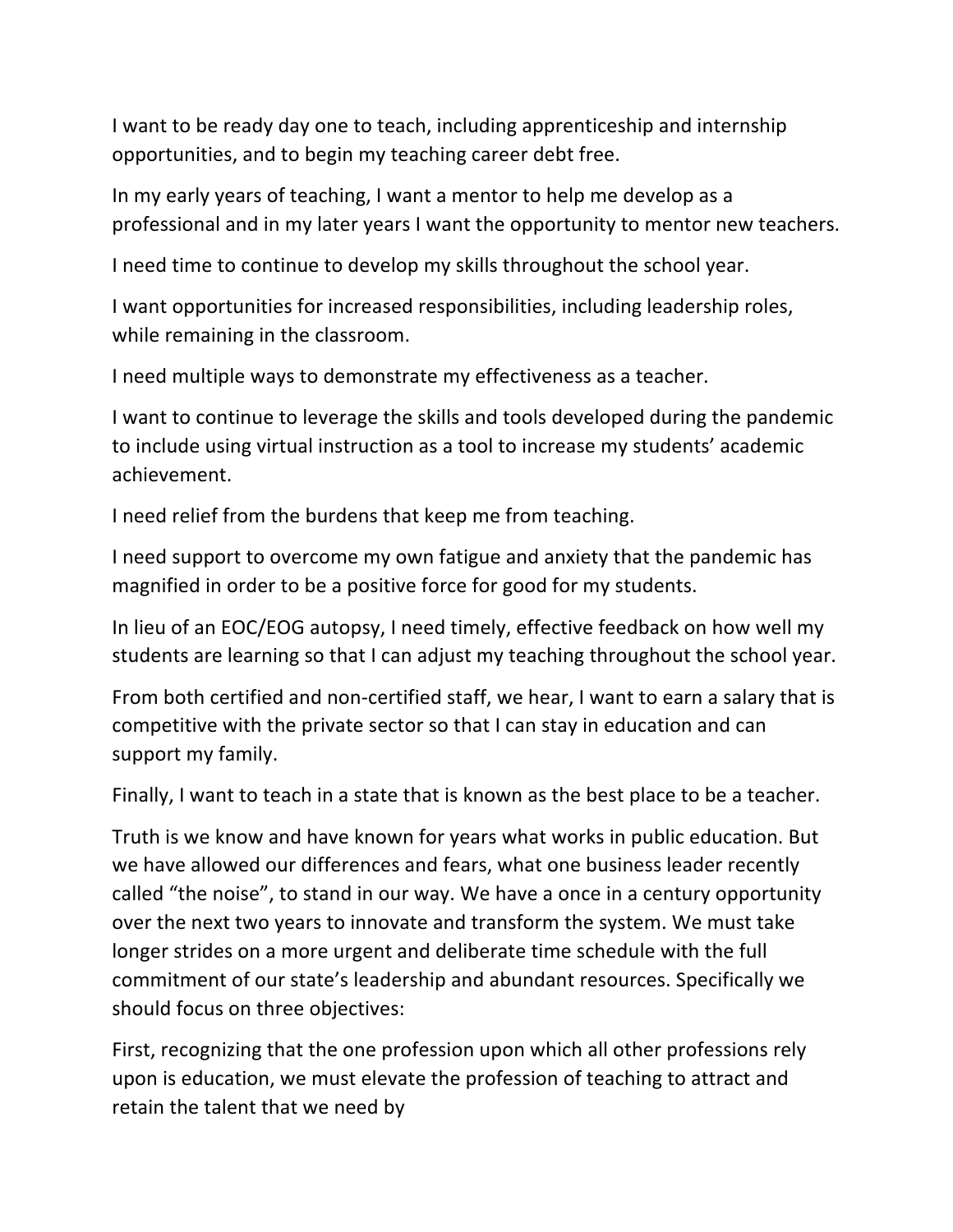- Redesigning our human capital systems including compensation and licensure to enable more candidates, as well as more candidates with diverse education, career and life experiences, to enter and stay in the profession, develop skills throughout their career and demonstrate their effectiveness, while earning increasing responsibility and compensation.
- Expanding across our state successful programs such as the New Teacher Support Program, Grow your own programs such as Teacher Cadet and TA to Teacher, along with Teaching Fellows, National Board Certification, Advanced Teaching Roles, and Principal Preparation programs.
- In response to current staffing shortages and in anticipation of the Great Resignation hitting our schools at the end of this school year and building upon the NC Long Leaf Commitment Grant and NC Promise, we should aggressively launch additional district and state level strategies to retain staff and fill vacancies before the next school year.

Second, to make maximize the effectiveness of our educators' efforts, we must provide the health and support services that our students need by

• Rapidly increasing the number of skilled professional psychologists, social workers, counselors and school nurses in our schools beginning with a minimum of at least one FTE per school dedicated to student health and well-being.

And third, to secure our economic prosperity and domestic tranquility, we must increase the academic achievement of all students by

- Providing every student the opportunity to attend a high quality pre-K program
- Increase the number of caring adults educating our students, including teacher assistances in the early grades and high impact tutoring in all grades through successful programs such as the NC Education Corps.
- Aligning CTE credentials with Workforce needs while increasing access for all students and align the k-12 school and community college calendars to maximize our combined impact on our students.
- Redesign our assessment and accountability system moving to a competency based system that includes "whole child measures", provides